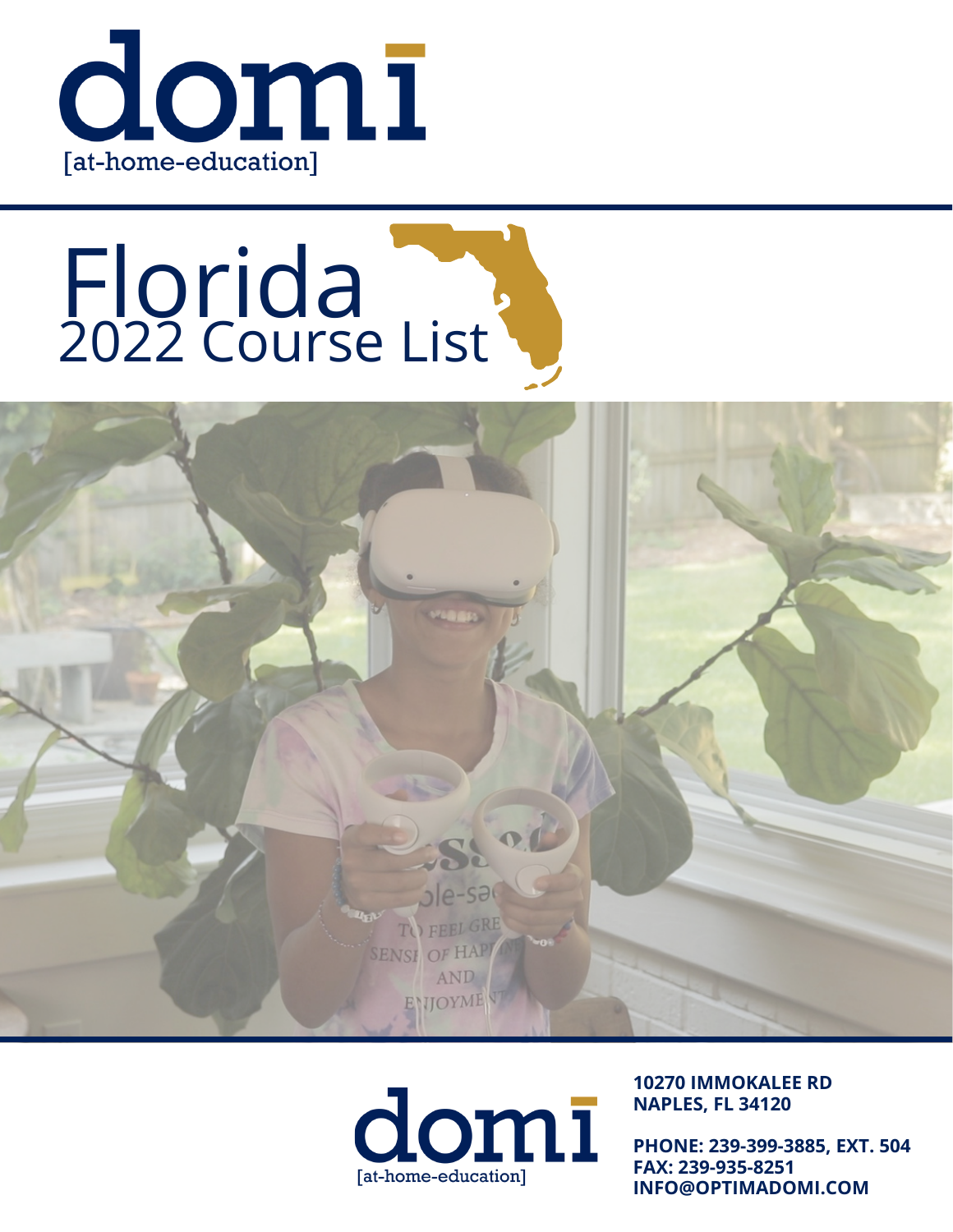### **FOR MORE INFORMATION, CONTACT: INFO@OPTIMADOMI.COM**

# Florida COURSE LIST

# Grades K-5

### $\frac{1}{\sqrt{2}}$  LANGUAGE ARTS  $\frac{1}{\sqrt{2}}$  MATHEMATICS

- 5012020 MATHEMATICS KINDERGARTEN
- $\Box$  5012030 MATHEMATICS GRADE 1
- $\Box$  5012040 MATHEMATICS GRADE 2
- $\Box$  5012050 MATHEMATICS GRADE 3
- $\Box$  5012060 MATHEMATICS GRADE 4
- 5012070 MATHEMATICS GRADE 5

 $\Box$  5020010 - SCIENCE - KINDERGARTEN

5010041 - LANGUAGE ARTS - KINDERGARTEN

 $\Box$  5010042 - LANGUAGE ARTS - GRADE 1 □ 5010043 - LANGUAGE ARTS - GRADE 2 5010044 - LANGUAGE ARTS - GRADE 3 5010045 - LANGUAGE ARTS - GRADE 4 5010046 - LANGUAGE ARTS - GRADE 5

- $\Box$  5020020 SCIENCE GRADE 1
- □ 5020030 SCIENCE GRADE 2
- □ 5020040 SCIENCE GRADE 3
- 5020050 SCIENCE GRADE 4
- □ 5020060 SCIENCE GRADE 5

## **EX** ART

- $\Box$  5001010 ART KINDERGARTEN
- $\Box$  5001020 ART GRADE 1
- $\Box$  5001030 ART GRADE 2
- 5001040 ART INTERMEDIATE 1 GRADE 3
- □ 5001050 ART INTERMEDIATE 2 GRADE 4
- 5001060 ART INTERMEDIATE 3 GRADE 5

### WORLD LANGUAGES

- $\Box$  5007020 ELEMENTARY SPANISH K-5
- $\Box$  5007090 ELEMENTARY LATIN K-5

### SCIENCE SOCIAL STUDIES

- $\Box$  5021020 SOCIAL STUDIES KINDERGARTEN
- $\Box$  5021030 SOCIAL STUDIES GRADE 1
- 5021040 SOCIAL STUDIES GRADE 2
- 5021050 SOCIAL STUDIES GRADE 3
- □ 5021060 SOCIAL STUDIES GRADE 4
- □ 5021070 SOCIAL STUDIES GRADE 5

### **SJ MUSIC**

- $\Box$  5013060 MUSIC KINDERGARTEN
- $\Box$  5013070 MUSIC GRADE 1
- $\Box$  5013080 MUSIC GRADE 2
- 5013090 MUSIC INTERMEDIATE 1 GRADE 3
- 5013100 MUSIC INTERMEDIATE 2 GRADE 4
- 5013110 MUSIC INTERMEDIATE 3 GRADE 5

### PHYSICAL EDUCATION

- $\Box$  5015020 PHYSICAL EDUCATION KINDERGARTEN
- $\Box$  5015030 PHYSICAL EDUCATION GRADE 1
- $\Box$  5015040 PHYSICAL EDUCATION GRADE 2
- □ 5015050 PHYSICAL EDUCATION GRADE 3
- 5015060 PHYSICAL EDUCATION GRADE 4
- 5015070 PHYSICAL EDUCATION GRADE 5